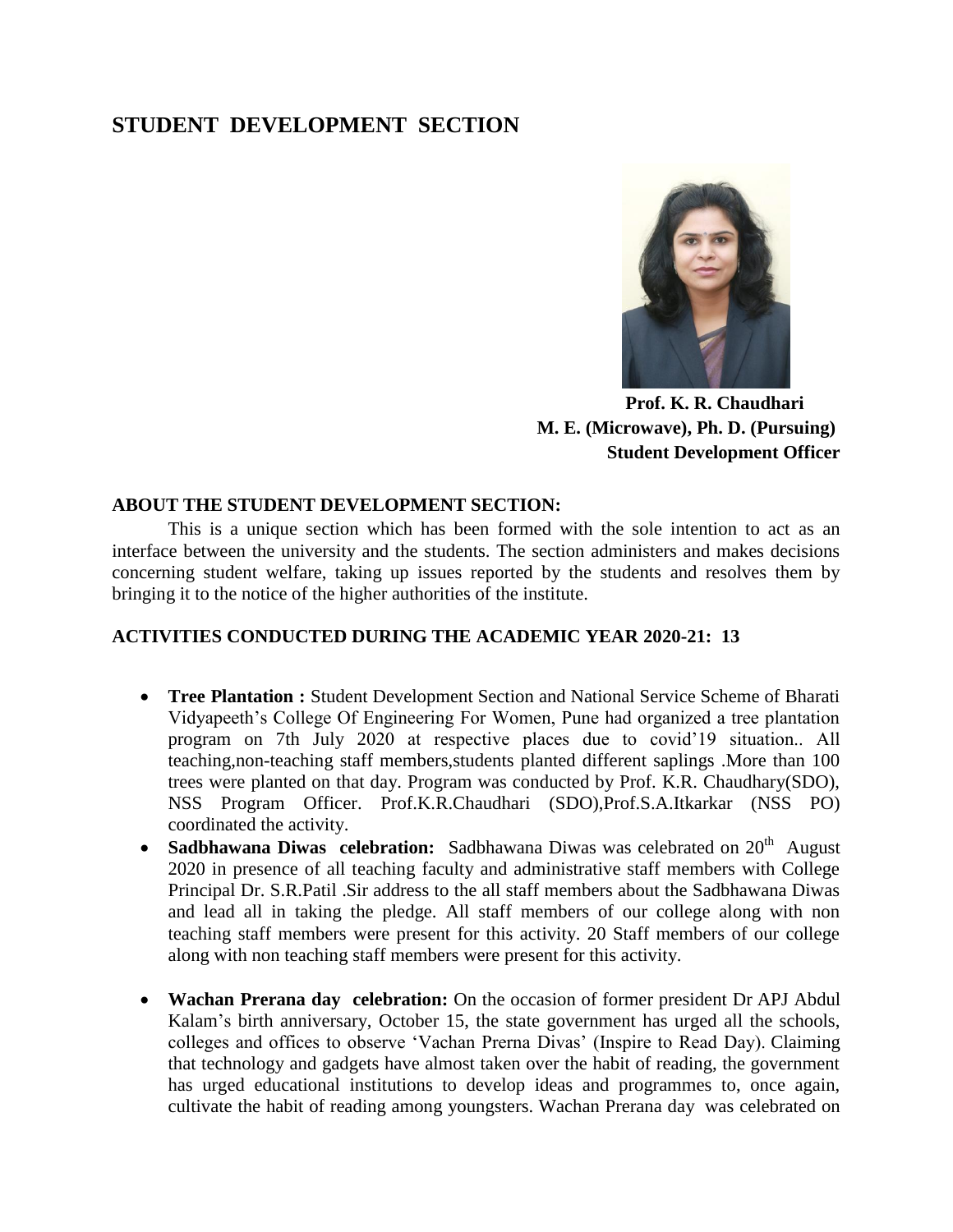15 October 2020 On the occasion of former president Dr [APJ Abdul Kalam"](https://indianexpress.com/about/apj-abdul-kalam)s birth anniversary .It was celebrated enthusiastically by the Faculty of BVCOEW,Pune. 25 Teaching and Non-Teaching staff members attended this event.The staff members expressed their views on **the day.**Principal Dr.S.R.Patil, Prof.S.A.Itkarkar and SDO Prof.K.R. Chaudhari were present for the event. Lecture was arranged for the students and digital reading session was taken.

- **National Unity day celebration:** National Unity day was celebrated on 31 October 2020. The 145<sup>th</sup> Birth Anniversary of Sardar Vallabh Bhai Patel was celebrated enthusiastically by the students of Faculty of BVCOEW,Pune. The student speakers expressed their views on **"Contribution of Sardar Vallabh Bhai Patel for Unity, Safety and Security of India"**. It was followed by Oath Ceremony, and pledge to stand for Unity and Integrity of the country.Principal Dr.S.R.Patil and SDO Prof.K.R. Chaudhari and all teaching and NON-Teaching staff members were present for the event. 67 Teaching and Non-Teaching staff members attended this event.
- **Azadika Amrut Mahotsav:** Regarding the conduction of activity to collected information about historical places in the respective district of student and organization of the activity in the form of student presentations dated 11/03/2021, the department has organized the activity in the following manner.Aim of the activity:- To celebrate "Azadi ka Amrutmahostaw" 75<sup>th</sup> completion year for Independence of India.

1. Students are informed about collection of such historical places and make a small presentation to be presented in online mode with other students.

2.Screenshots of the activity while students were presenting information about historical places from their district are captured.

Success of the activity :- Students get to know about the historical places from their district and recieved a good opportunity to present their district to other students from their class.As well as essay competition was conducted in Information Technology Department.One lecture was conducted on topic "Bharatachya swatantryachi 75 Varshe" by Miss.apoorva Thakare.

 **Marathi bhasha pandharawada celebration**: Marathi Language Day (Marathi bhasha sanwardhan pandharawada) celebrated from 1 January to 15 January 2021. Every year across the Indian states of Maharashtra and Goa . These days are regulated by the State Government.In college Marathi bhasha sanwardhan pandharawada was celebrated and different activities were conducted in online mode.120 Teaching and Non-Teaching staff members and students attended this event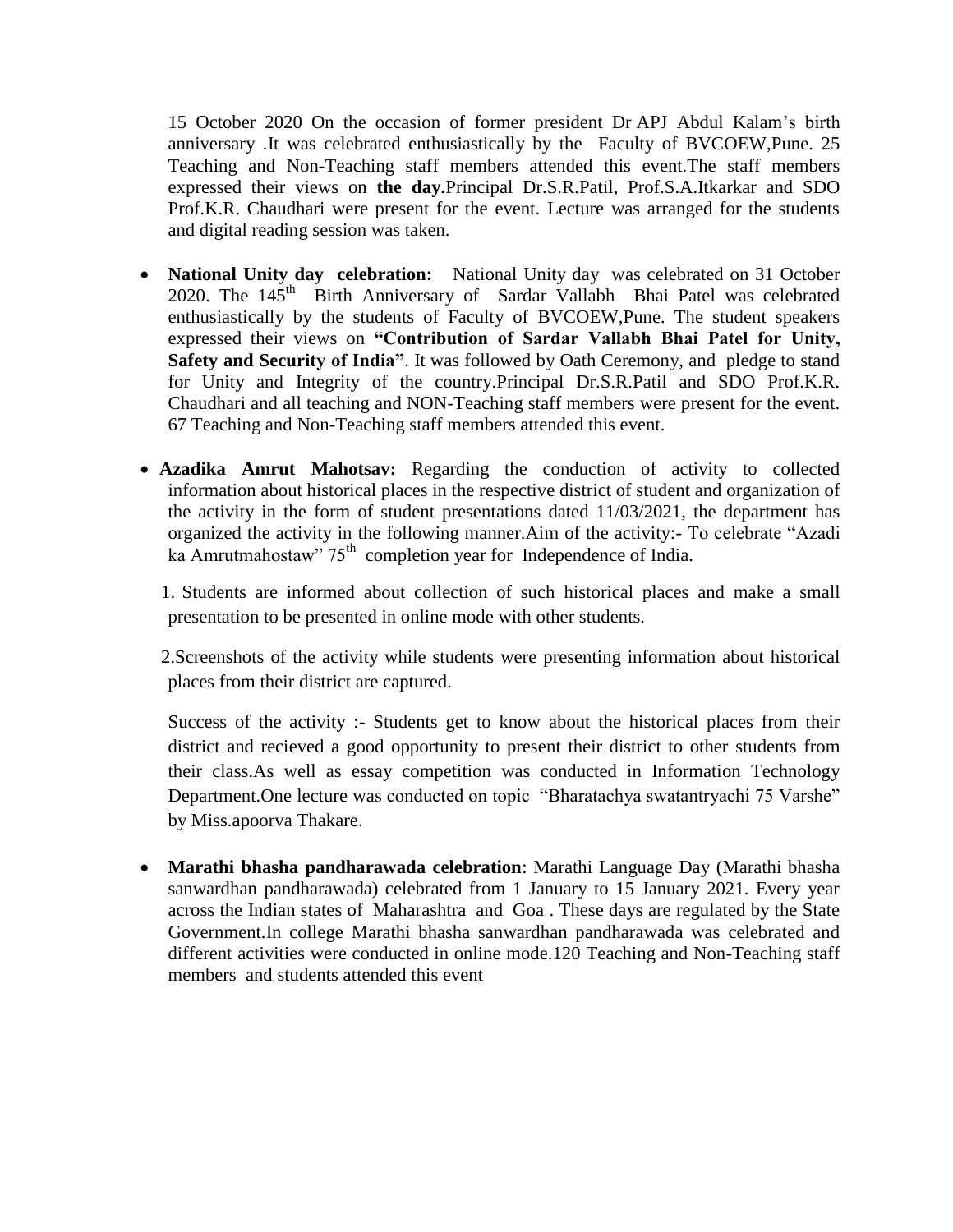